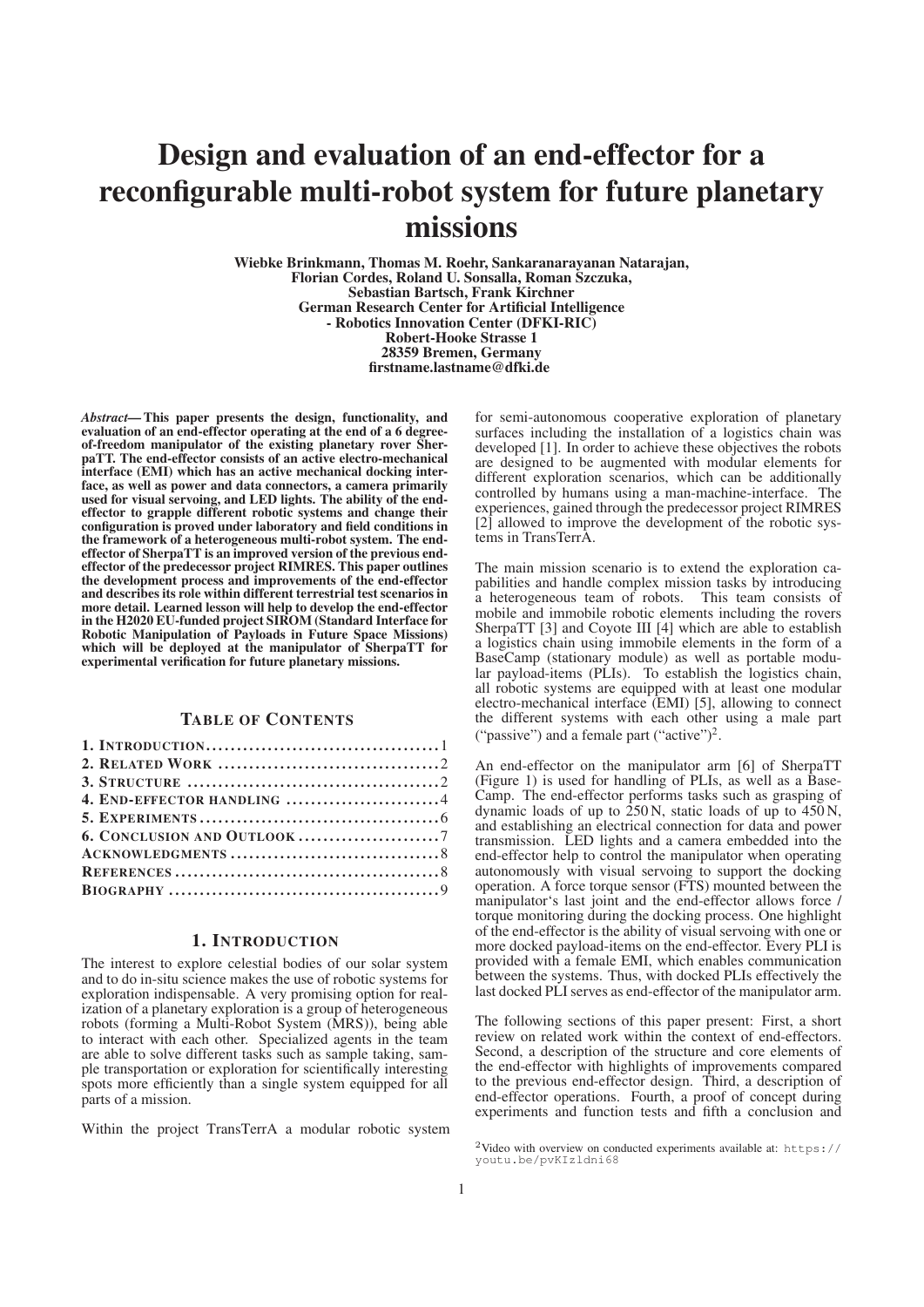

Figure 1. End-effector mounted on the manipulator arm of SherpaTT

outlook for further work, finalizing this paper.

# 2. RELATED WORK

In robotics an end-effector is a device at the end of a manipulator arm, designed to interact with the environment. End-effectors may consist of tools or, e.g., an interface for connections. This section describes existing end-effectors in space, industry and modular robotics.

The most known end-effectors are used on industrial robot arms [7], [8]. Grippers are the most common type of end-<br>effectors They can use different gripping methods and They can use different gripping methods and actuation styles [9], without additional tasks like transfer of power supply or data transfer to the grasped subsects. Other end-effectors use material removal tools for cutting, drilling and deburring. End-effectors on industrial robot arms only grasp objects without fixing them with a latch mechanism.

End-effectors in space are well tested with a long lifetime [10], [11]. One robotic end-effector for the International Space Station (ISS) is the so called Orbit Replaceable Unit (ORU)/Orbital Tool Changeout Mechanism (OTCM). Its task is to handle the ORUs equipped on the ISS for routine maintenance. The OTCM Emulator consists of a gripper mechanism, a video system for viewing the Dexterous Handling Target and for guiding the OTCM Emulator gripper, as well as a socket advance/retract mechanism[12]. The Latching End effector (LEE) is attached to the two ends of the Space Station Remote Manipulator System which is mainly used for the ISS assembly [13],[14]. The LEE can perform soft capture and rigid docking and provide an electrical connection for power and data across the end-effector/payload interface. An other end-effector, applicable for orbital servicing is the endeffector for self-relocation of a space manipulator[15]. The Self-Adapting Robotic Auxiliary Hand (SARAH) is also one end-effector for operations on the ISS [16].

The Instrument Positioning System (IPS) within the Instrument Deployment Device (IDD) is used as an end-effector by the Mars Exploration Rovers (MER)[17]. Its task is to place and hold in-situ instruments for collecting science data.

In modular robotic systems like the Automatic modular assembly system (AMAS)[18] and the Intelligent Building Blocks Concept for On-Orbit Satellite Servicing (iBOSS)[19] a manipulator with end-effectors is used to exchange modular cubes.

The end-effector presented in this paper goes a step beyond. It is usable within a multi-robot system for future planetary applications which allow changing of a mission scenario of interaction between different robots. With its integrated camera it can support visual servoing for docking and after docking to a robot system it can transfer power and data via its electrical connections. Through its standardized interface the end-effector can support different tasks, e.g., ranging from simple pick and place operations to soil sampling by relying on an attached sampling module.

# 3. STRUCTURE

The end-effector at the tip of the manipulator acts as a grappling device for capture of payload-items and other systems with an EMI. Additionally, transfer of power and data once a system is docked to the end-effector is possible. This section describes the requirements of the end-effector, the mechanical design, the electrical components and finally shows the improvement of the current end-effector compared to the one of the predecessor project RIMRES.

#### *System requirements*

For anticipated mission scenarios the robotic systems need to interact with each other, e.g., to establish a logistics chain. In such a scenario, SherpaTT shall explore a planet's surface with the aid of Covote III and PLIs which can be used to extend the capabilities of the implicated robotic systems in terms of autonomy, navigation or communication. The PLIs shall be transported to designated locations, deposited there for a certain amount of time and subsequently be recovered. The manipulation of the PLIs shall be performed with the end-effector on the manipulator arm mounted on SherpaTT. The resulting end-effector design requirements for the planetary rover SherpaTT are as follows:

- compatibility with the tip of the manipulator arm [6]
- ability to operate in planetary environments
- support for the mechanical, electrical and data interface of the manipulator
- usage of a (female part of) EMI
- provisioning of force torque data through a FTS
- covering shall be the mechanical supporting structure

• footprint of the end-effector shall not exceed the dimensions  $150 \text{ mm}$  x  $150 \text{ mm}$  (width x length) to be able to pick payload from designated payload bays

• support of visual servoing (without and with docked PLIs)

• ability to communicate with docked PLIs

In addition to the limited dimensions of width and length, the maximum allowed height for the end-effector is 75 mm. The height depends on the workspace of the manipulator arm, which shall be able to dock a stack of two docked PLIs into a payload bay of the rover's body. From the workspace limitation of the manipulator arm, a linear movement required for (dis)connecting from/to the body's EMI is possible with a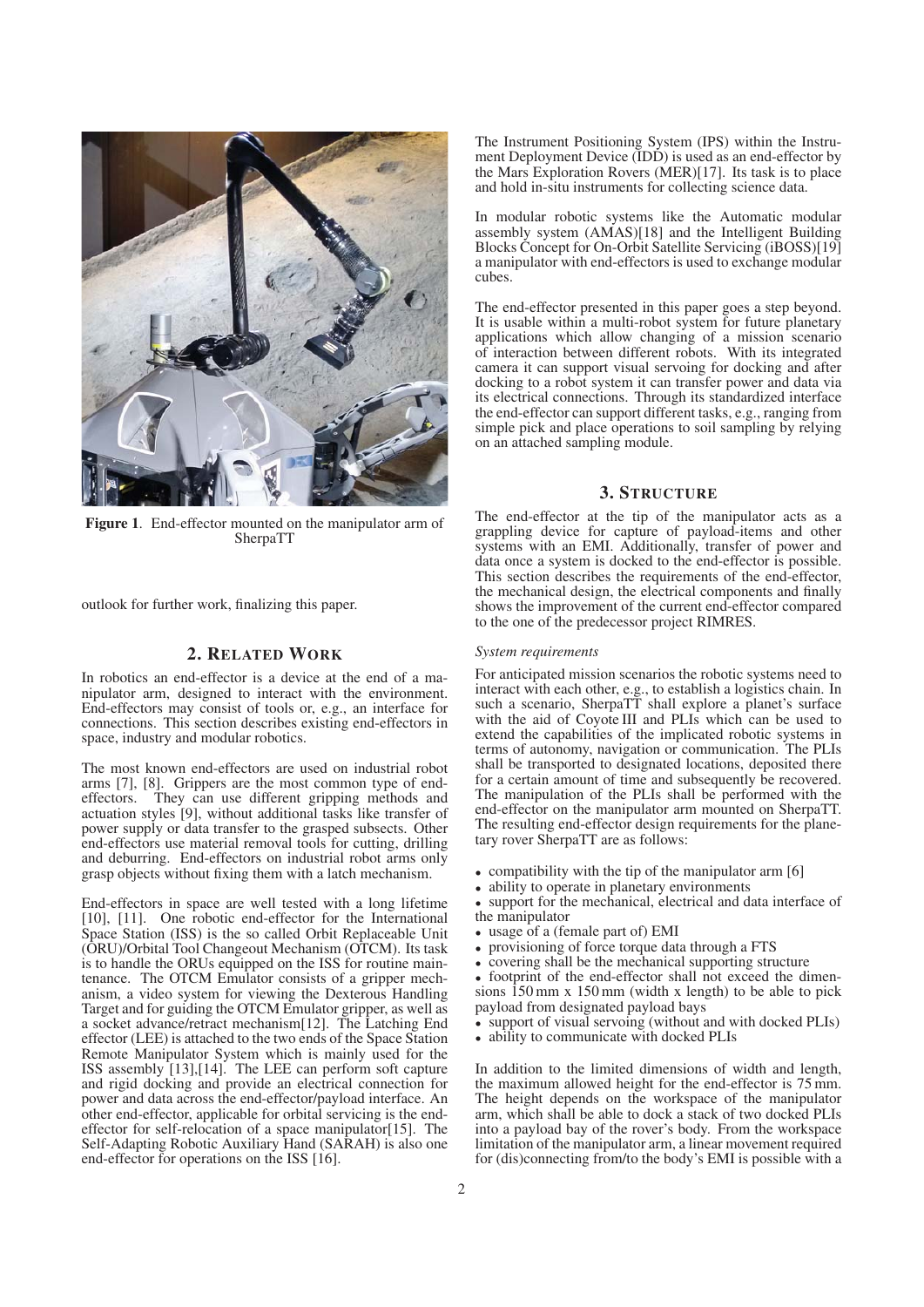

Figure 2. Bottom side of the end-effector

maximum linear distance of 375 mm perpendicular from the body's EMI surface. Since a stack of two PLIs has a height of 300 mm, the remaining height is 75 mm for the end-effector.

#### *Mechanics*

The key component of the end-effector is the female part of an EMI. The EMI ensures a reliable mechanical and electrical connection between linked robotic systems to allow for force, data and power transfer. The design of the interface focused on reusability, redundancy and robustness, e.g., the latch mechanism can handle a static load of up to 1300 N and undocking is feasible under a load of up to 300 N within different inclined positions [5].

To address the special needs of planetary space exploration the EMI remains operative in dusty environments. The EMI consists of a female and male part, which interlock using a latch mechanism after docking. Optical markers on the male part of the EMI and a camera on the female part allows for using visually guided docking approaches. During the docking procedure the guiding pins on the male part of the EMI and the conically shaped reception cylinders on the female part of the EMI enable docking in 4 different orientations (90◦ steps) and tolerate misalignment in the horizontal plane of up to +/- 5 mm displacement and up to  $40^{\circ}$  tilt angle and a rotational offset of up to  $7^\circ$ . Figure 2 shows the camera for the visually guided docking approach, the contact pins for electrical and data transfer after docking with other robotic systems and the LEDs for illumination during the docking procedure.

The covering of the end-effector is developed with a height of 75 mm and length and width of 150 mm x 150 mm. It consists of four detachable side panels, which also serve as supporting structure. The side panels interconnect the EMI with the 6 DOF FTS (Mini 45), Figure 4(a), the junction between the manipulator arm and the end-effector. A cooling fan, mounted inside of the end-effector ensures the cooling of the inner electronics. The removability of the side panels ensures easy access to the inner assembly space for maintenance. Figure 3 shows the current end-effector with one detached side panel.

#### *Electronics*

In addition to the above mentioned components, electronic parts like cables and a circuit board complete the end-effector.



Figure 3. End-effector of SherpaTT



(a)FTS Mini 45 of the ATI company

(b)Circuit board of FTS



The cables for power and data transmission, which are needed to support the end-effector, are routed through the structure of the manipulator arm. These are in particular: (i) cable from the  $48 \text{ V}$  on-board electrical system of the rover, (ii) Low Voltage Differential Signaling (LVDS) cable for the FTS, (iii) RS-422 for the EMI, and (iv) Ethernet for the Gumstix . Inside the end-effector the cables are connected with the electronics boards of the EMI, as well as the circuit board of the FTS with dimensions of  $30 \text{ mm}$  x 18 mm (Figure 4(b)).

The circuit board includes a Programmable System-on-Chip (PSoc) microcontroller and an analog-to-digital converter (ADC) for reading out and pre-processing of the analog values of forces and torques. The data are sent via the Node-level Data Link Communication (NDLCom) protocol [20]. This protocol is designed for heterogeneous embedded communication networks and is used within all the robotic systems mentioned in this paper to connect different electronics. The circuit board allows voltages in the range from 5 of up to 8 V, thus a voltage transformer circuit board is used to downconvert the voltage from the 48 V power bus.

Since the electronics boards of the EMI dissipate heat, which leads to fluctuations of the FTS measurement values, a cooling fan with diameter of 40 mm is mounted inside of the endeffector to ensure the cooling of the circuit board.

#### *Technical improvements in the current end-effector design*

The structure of the predecessor end-effector consists of the female part of the first generation of EMI [21] on the bottom connected with four stiffeners on each side to the tip of the end-effector (cf. Figure 5) completed by an additional exterior covering. A brush, mounted on one side of the endeffector, allows to clean docking surfaces before docking.

With the development of the second generation of the end-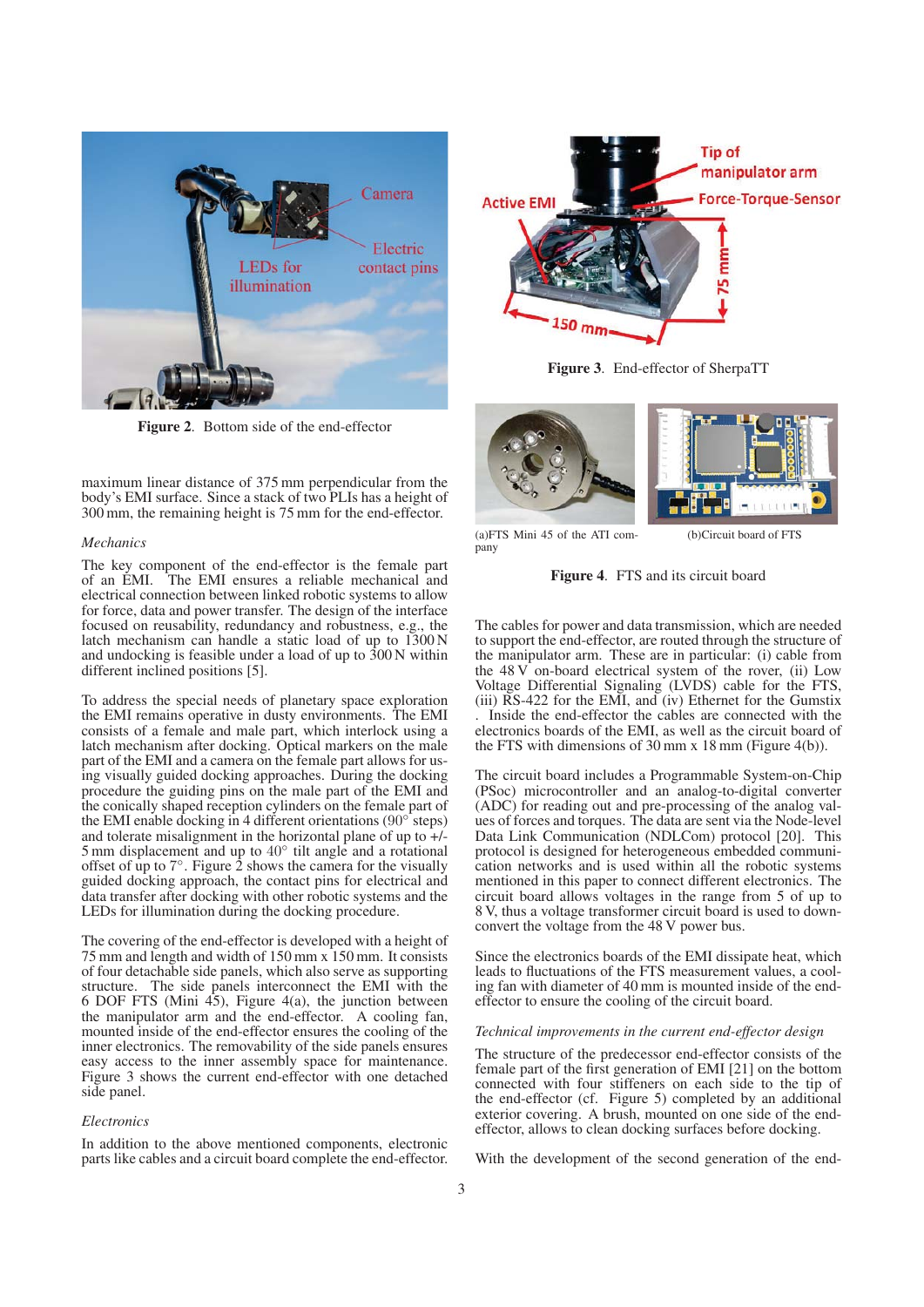

Figure 5. End-effector of Sherpa without the exterior covering

effector the following technical improvements were made:

- 1. improvement of the EMI [5]
- 2. easily detachable side panels
- 3. decreasing of covering parts
- 4. mounting of a cooling fan

Improvements of the EMI, which play an important role for the end-effector are (i) the positions of LED-lights for marker detection during the docking procedure, (ii) the improved visual positioning markers for a better detection in the camera image and (iii) a shorter central connection pin to allow a longer guidance period. This means the guiding pins lead the male EMI along the counter acting cylinders on female EMI for correct alignment, before docking the central connection pin during the whole docking process.

The detachable side panels of the current end-effector allow easy handling and quick access to the inner assembly space for maintenance and repair. Within the first end-effector the whole end-effector had to be removed from the tip of the manipulator arm in order to remove the overall coverage to reach the inner assembly space.

Since experiments showed that no brush on the end-effector is necessary to clean the docking surface before docking, the current end-effector has no brush. The field trials in the desert of Utah validated that docking surfaces were not covered by dust such that a cleaning is necessary. Nevertheless, a brush can be mounted once it is necessary.

# 4. END-EFFECTOR HANDLING

The end-effector is suited for a variety of manipulation tasks to support and extend the operational reach of the multirobot exploration system. The main anticipated required operations are the exchange of PLIs between systems and the deployment of PLIs from and to the ground. The end-effector can grasp any PLI that is compatible with the EMI design, and even more, any (mobile and immobile) system equipped with an accessible male EMI can be grasped.

Generally, any connected PLI can also be used as a new kind of end-effector for grasping further PLIs, considering it provides a bottom male or female EMI. Therefore, there is no limitation on handling only a single PLI; multiple PLIs can be picked up at once or one after another. Clearly, this is only true as long as the bottommost attached PLI still provides a



Figure 6. Extending of work ability by using of the sampling module docked on the end-effector

camera image to allow visual servoing.

A set of PLIs has been designed for evaluation purposes: (i) a battery module, (ii) a camera module, and (iii) a sampling module.

The design of this set of PLIs intends to enhance operation in the following ways: (a) extension of the power supply when the battery module is docked on the end-effector (or any other EMI of the system), (b) self-inspection of SherpaTT, or for observation purposes of the environment when the camera module is docked on the end-effector, and (c) soil sampling by using of the sampling module docked on the end-effector (cf. Figure 6).

Each designed PLI comprises a male EMI on top and a female EMI on bottom. The end-effector can attach to the male EMI of a PLI; using a mechanical lock mechanism guarantees a stable mechanical, electrical, and data connection between the end-effector and the attached PLI. The docked PLI can be used for further docking; relying on the female EMI at the bottom of the PLI. Hence, the end-effector is defined by the bottommost of the connected PLI.

During the field trials in Utah some typical reconfiguration operations were analyzed using a semi-autonomous control approach. For one evaluation scenario SherpaTT's endeffector is supposed to deploy a PLI onto Coyote III, Figure 7. The PLI is grasped by the end-effector in order to place it on Coyote III. With the bottom EMI of the docked PLI, the endeffector provides images for a visual servoing approach to perform the docking procedure. Once the PLI reaches the slot on the body of Coyote III, the mechanical, electrical, and data connections between Coyote III and the PLI are activated. Thereafter SherpaTT's end-effector can undock itself from the PLI.

The current end-effector on SherpaTT and the predecessor end-effector on Sherpa have been operated within different multi-robot systems. But since the manipulator arm is the same, both end-effectors can operate in almost the same range. This means, e.g., that not only the end-effector of Sherpa can carry the six-legged robot CREX [22] developed in the project RIMRES, see Figure 8, but also the current endeffector allows this operations.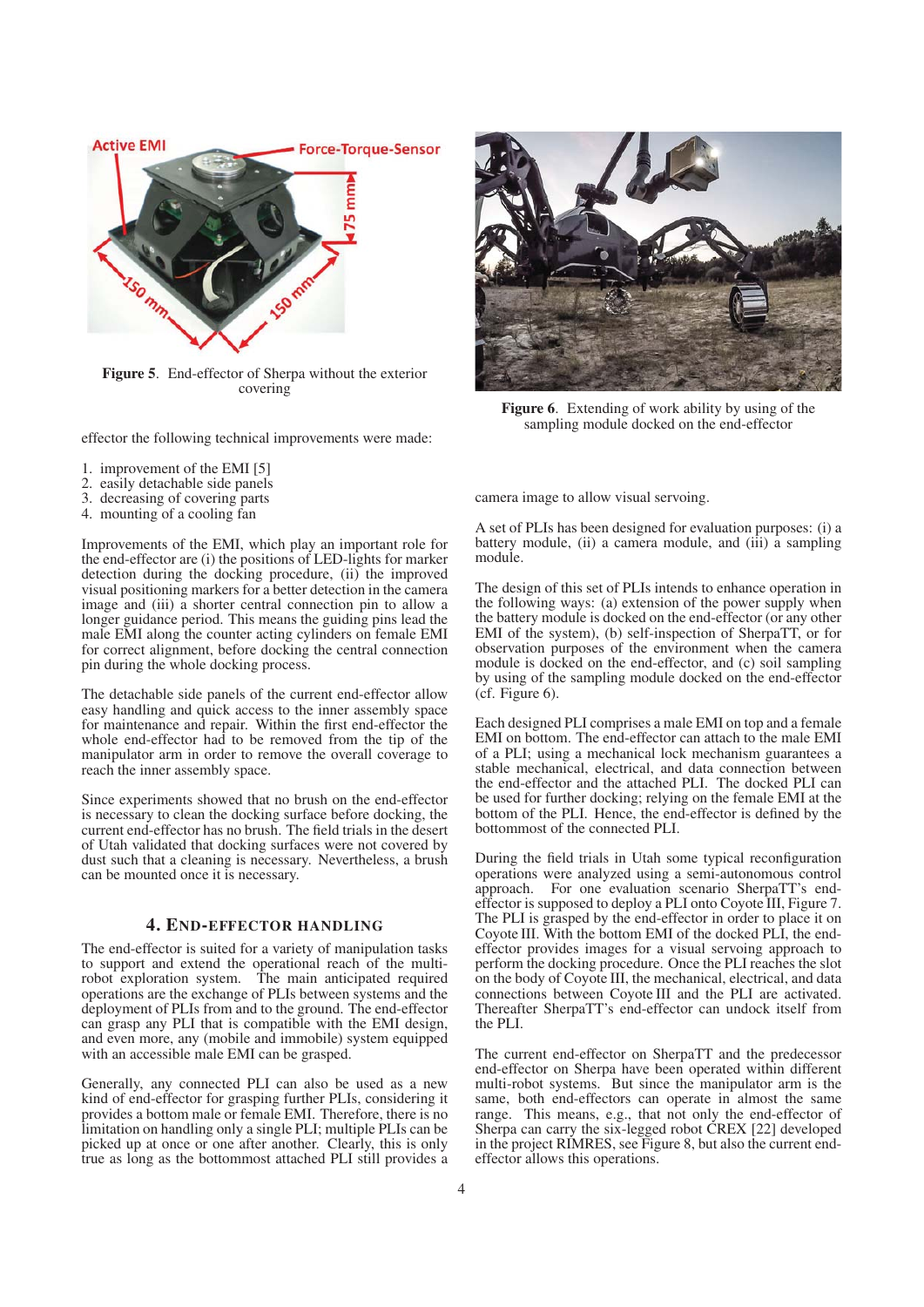

Figure 7. PLI handling between Coyote III and the end-effector of SherpaTT



Figure 8. End-effector of Sherpa carries CREX

#### *Visual Servoing*

The end-effector described in this paper has been designed to satisfy the requirements for visual servoing of an attached manipulator. The inbuilt 5 mega-pixel camera can provide images with a resolution of up to 1024x768 px and at a frequency of approx. 1 Hz. For the visual servoing a resolution of  $640x480$  px is used.

The visual servoing approach is based on the following primary assumptions: (i) camera calibration has been performed, (ii) the payload for pickup resides in the workspace of the manipulator, (iii) the payload is further equipped with a compatible EMI, and (iv) the payload features two sets of visual markers in a predefined geometric arrangement.

As a prerequisite, the payload has to be reachable by the manipulator, but its exact position is unknown. For the visual servoing process to start, a set of markers has to be identifiable. In the case that the two assumptions do not hold, additional behaviour or high-level operation has to account for a search operation and possible relocation of the manipulator's mobile base, in order to make a visual servoing approach feasible at all. While a general visual inspection of a payload is possible to finally pickup a payload requires establishing the link between two compatible EMIs. The current design thus limits the general applicability of the endeffector to attach only directly to any payloads equipped with

a male EMI. However, the application can be extended given specialized adapters are available. The general usage of the EMI in the visual servoing approach can be maintained as long as any attached payload or adapter provides a camera image for visual guidance.

The success of the visual servoing approach depends on a number of correlated factors: (i) quality of the camera calibration (ii) accuracy of the known camera position within the end-effector (iii) final accuracy of the marker detection

The general visual servoing approach consists of two main steps: (i) moving the manipulator to a known relative position with an offset only in z-direction at approx. 40 cm (ii) moving the manipulator to a known relative position with an offset only in z-direction at approx. 15 cm This twostaged approach is required to bring the end-effector first into a stable position for marker detection using a set of large  $(25 \text{ mm}^2)$  markers which are detectable from greater distance, and the second approach brings the end-effector into a close range pose with greatest achievable accuracy by a set of small  $(9.8 \text{ mm}^2)$  markers, in order to start the final approach. The final approach consists of a blind movement for a known offset. A fallback mechanism can be applied by interpreting force torque values provided by the end-effector, and comparing these values against a safety threshold.

Lighting conditions are a critical factor for the quality and success of marker detection. To improve marker detection and provide stable results in various environmental settings, all visual servoing operations take benefit of the endeffector's illumination capability.

The overall visual servoing process is using a very slow approach since the end-effector's camera provides images only at a very low rate. Figure 9 shows the control diagram of the visual servoing task.



Figure 9. Block diagram

#### *Docking procedure*

The docking between two systems is a critical operation in a multi-robot scenario and relies on a visual servoing approach. The steps of the docking procedure is described and illustrated in the following. The docking procedure is divided into roughly four steps:

Figure 10(a) illustrates step one : moving of manipulator in the direction of the assumed position of the PLI.

Figure 10(b) illustrates step two: detection of the relative pose by finding the male EMI with its markers on the PLI, which is standing on, e.g., planetary surface, with the camera of the female EMI of the end-effector

Step 3, illustrated in Figure 10(c), consists of aligning both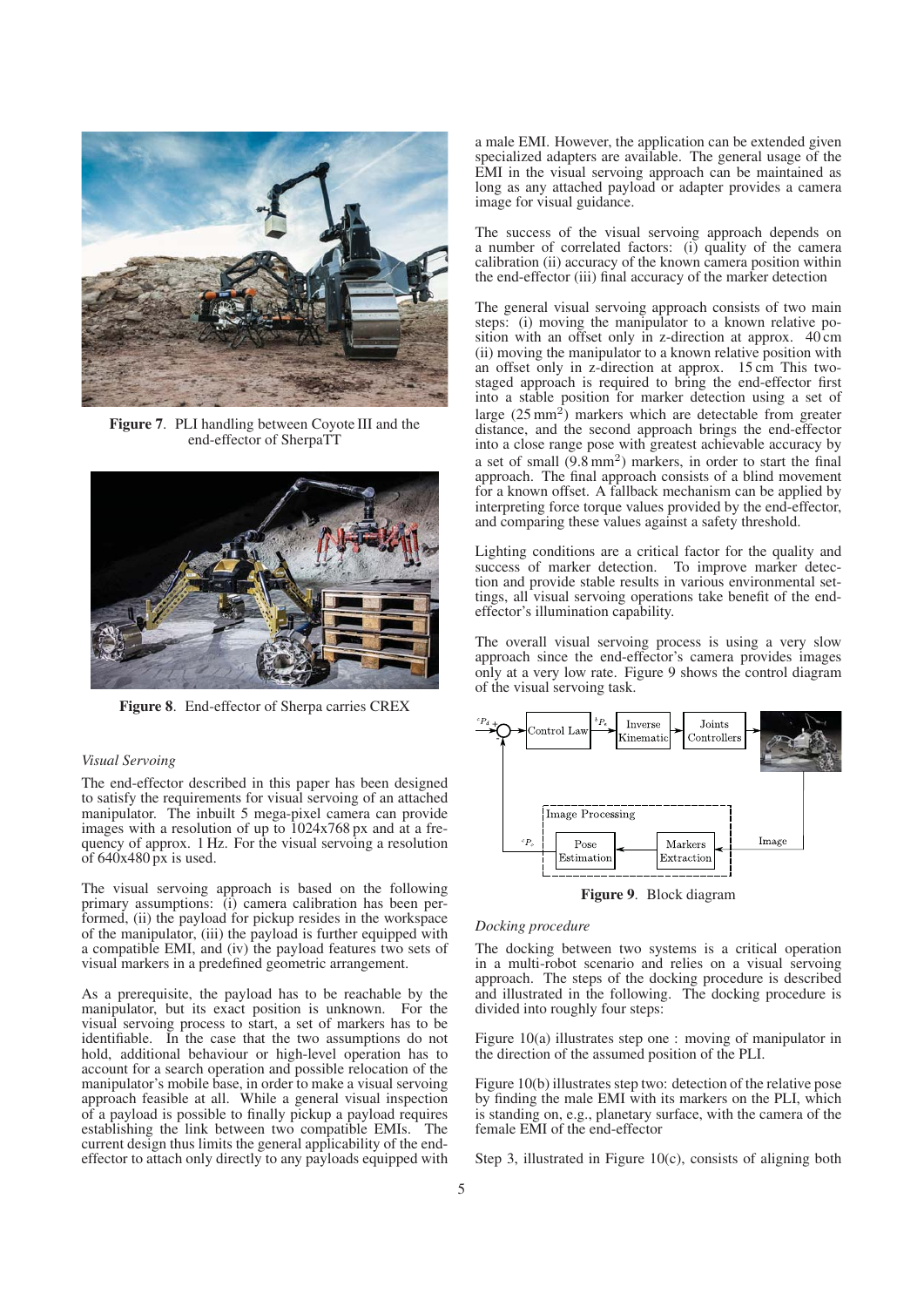

(a)Step 1: mov-(b)Step 2: Detec-(c)Step 3: Align-(d)Step 4: Docking to the assumed tion of the relative ing both EMIs position of PLI pose ing



Figure 10. Docking procedure using the end-effector to grasp a PLI



(a)End-effector of Sherpa (b)End-effector of SherpaTT

Figure 11. Orientation of the female part of the end-effector EMI to the counterpart male EMI of e.g. a PLI

EMIs relatively to each other. Figure 11 shows the alignment of the female EMI attached on the end-effector on Sherpa and SherpaTT to the male part of the EMI mounted on one PLI. Depending on the set of markers used, step two and three can be repeated, as it is this case for final implementation.

The final step four is illustrated in Figure 10(d): locking the EMI on the end-effector with the latch mechanism. Thereafter, activation of the power bus and start of communication. By using the spring-loaded contact probes of the electrical contact it is possible to activate the power bus and start the communication before the docking procedure is finished.

The docking procedure described above use the end-effector and one PLI. As mentioned before, it is possible to perform the docking procedure once a PLI is docked on the endeffector (here: PLI1), as shown in Figure 10(a),  $10(b)$ ,  $10(c)$ and 10(d). The yellow lines on the end-effector in Step 2 and 3 (Figure 10(b) and 10(c)) present the light beams of the LEDs for illumination (Figure  $\hat{2}$ ).



Figure 12. Setup on the end-effector for the repeatability test

# 5. EXPERIMENTS

This section describes the experiments performed with the end-effector in order to evaluate the requirements for any implemented docking approaches. One main influencing factor is the accuracy of the manipulator which is evaluated using two sets of experiments: The first set evaluates the pose accuracy with the manipulator arm fixed on ground in one experiment, and evaluates the pose accuracy while the manipulator arm is mounted on the robot SherpaTT in a second experiment. It was assumed that the pose accuracy of the manipulator arm fixed on ground is more accurate than the accuracy of the manipulator arm mounted on SherpaTT. The second set of experiments targets the characterization of any misaligment using force torque values. The result can be used to improve the safety of the docking approach and identify a nominal force torque value range.

#### *Pose accuracy with a fixed manipulator*

The pose accuracy of the manipulator arm is important in order to estimate forces and torques on the end-effector during docking operations with the manipulator arm. The end-effector itself can rely on the EMI to compensate for imprecise docking approaches, but to guarantee success the manipulator precision needs to be determined.

In the project RIMRES [2] a repeatability test had been implemented by DIN-standard DIN ISO 9283 [23]. This standard requires moving to five poses for 30 iterations. In between each run, joints were not re-initialized, because this impairs the values - measuring joint positions is based on optical encoders, but for re-initialising the ic-haus sensor is involved as an absolute encoder requiring a well-defined initialization position. Otherwise it can suffer from play in the measurement mechanism.

The test setup consisted of the manipulator arm, which was firmly fixed on the ground and the Vicon Motion Tracking System with a detectable target object mounted on the endeffector, Figure 12. The Vicon Motion Tracking System can measure positions with a precision of less than 0.1 mm.

The final measured precision for the position was 7.9 mm and 0.2◦. The result showed the general applicability of the manipulator with the end-effector to stack PLIs. However, the experimental procedure showed that the accuracy can be increased by additional tuning of the joint controllers.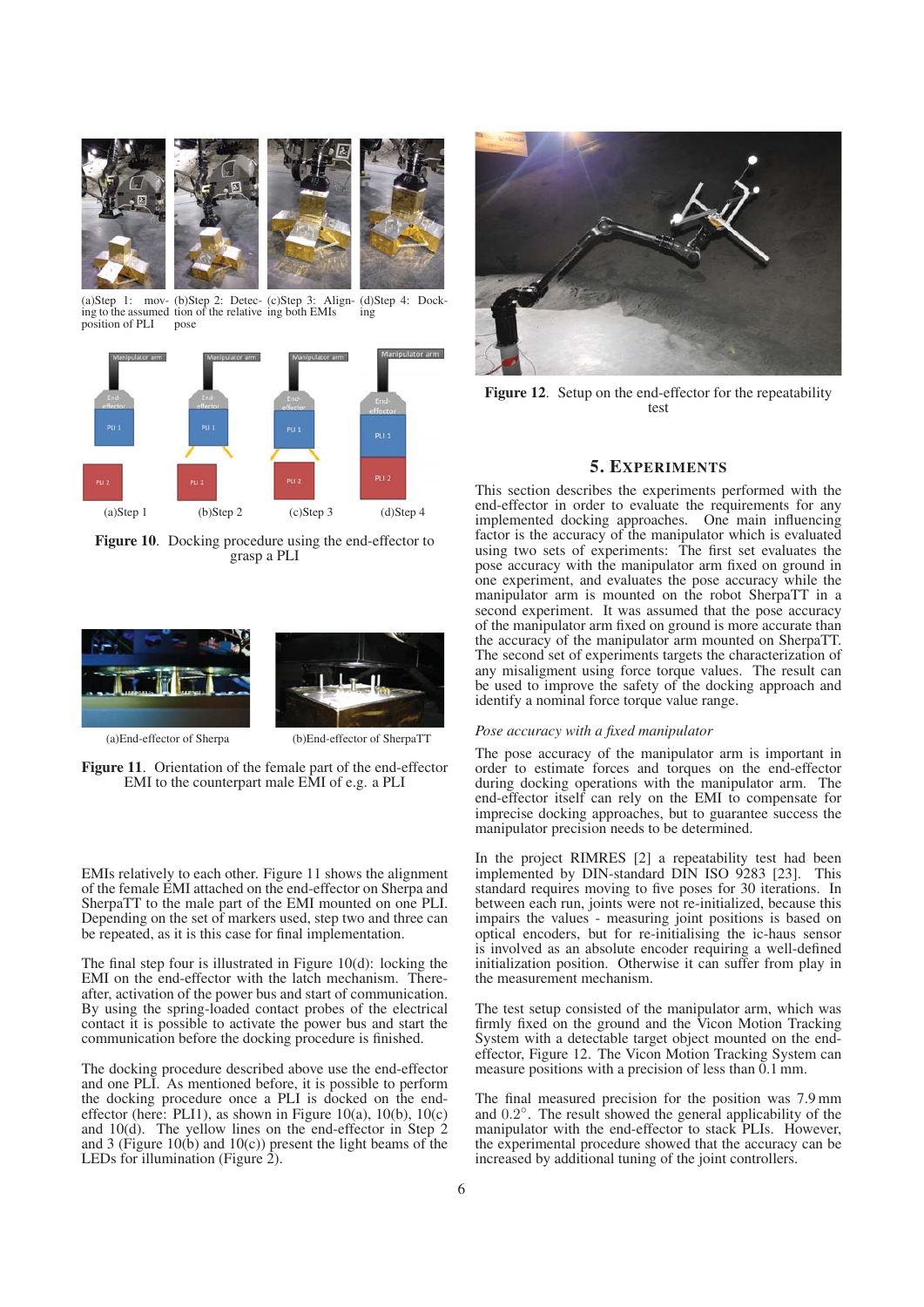

Figure 13. Experiment procedure for calculating the position repeatability

### *Position repeatability of SherpaTT Manipulator*

Repeatability can be defined as the ability of the robot to reach a same desired pose for a repeated number of iterations under the same conditions. Repeatability of the manipulator depends on the resolution of the manipulator's joints and according to Mooring et al. [24]:

"Repeatability is a function of resolution, it is expected that repeatability will also vary throughout the workspace. Repeatability will be never be smaller than the resolution of the robot."

In following the procedures and experimental setup to identify the position repeatability of SherpaTT's manipulator is described: We used a motion tracking system *Qualisys* for tracking a marker which had been glued to the manipulator's end-effector. The tracking system consisted of six tracking cameras, which were placed around the manipulator. Each tracking camera was placed in such way that at least three cameras were able to see the tracking marker at any defined pose within the manipulator's workspace.

Figure 13 describes the experimental cycle in general: the end-effector is moved to a pose  $P_{t_e}$ , where e = 0,1,2 in the manipulator's workspace. This pose  $P_{t_e}$  is recorded using the motion tracking system, which provides the position of the tracking marker with respect to its reference frame. During each cycle the end-effector is moved from pose  $P_{t_e}$  to a random pose  $P_{r_{e,c}}$ , where  $c = 1 \dots 10$ . After reaching the random pose the manipulator is moved back to  $P_t$ . The now measured pose was saved, and the cycle repeated 10 times. The same experiment was performed for three different poses of  $P_t$ .

Figure 14 illustrates the results of this experiment set. In addition, the absolute position mean error (including all dimensions) for experiment 1 is: 3.29± 3.08 mm, for experiment 2:  $2.77 \pm 2.47$  mm, and experiment 3:  $1.86 \pm 1.50$  mm.

#### *Experiments with Force Torques Sensor*

The FTS mounted in between the manipulator's last link and the end-effector plays a significant role in avoiding any damages caused by the end-effector during the docking process. The following experiment is performed to estimate the force and torque exerted by the end-effector due to position error.

Within experimental setup the end-effector used on SherpaTT's manipulator arm operated with a PLI. The PLI is in initial position on the BaseCamp. When the end-effector reached the position as shown in Figure 15(a) the experiment started. In order to simulate the position error, the endeffector is deliberately moved while the PLI's four guiding pins are half inserted into the counerpart docking holes of the end-effector. In the first measurement series the end-effector moved 1 cm in positive and thereafter in negative X direction in order to measure the occuring forces and torques. During the ensuing measurement series the end-effector moved:



Figure 14. Standard deviation of the position error from the repeatability experiments





(a)End-effector partially attached to a PLI

Figure 15. Experimental setup for characterization of force torque values in case of misalignments

- 2 cm in positive and negative X direction
- 1 cm in positive and negative Y direction
- 2 cm in positive and negative Y direction

Figure 16 shows the force and torque measured by the FTS for a position error of 1 and 2 cm in positive and negative X direction. Figure 17 shows the force and torque measured by the FTS for a position error of 1 and 2 cm in positive and negative Y direction. As the experiments results show in figures 16 and 17, even for a position error of 2 cm the force and torque exerted by the end-effector on the PLI are high enough to break the guiding pins of the PLI. The measured values help to stop the docking procedure with a fallback if the forces or torques exceed a predefined threshold values.

# 6. CONCLUSION AND OUTLOOK

The presented end-effector of SherpaTT is able to dock different robotic systems under loads of up to 250 N, using autonomous visual servoing. Furthermore, the end-effector supports the setup of different mission scenarios. The experiments show that an application of the manipulator for blind docking approaches can suffer from the limited capability of moving to a particular position. These findings support the necessity for an application of visual servoing or other mechanisms which embed the external reference to a target docking object in order to compensate at least partially for these inaccuracies. The EMI incorporated in the end-effector compensates minor misalignments during the docking pro-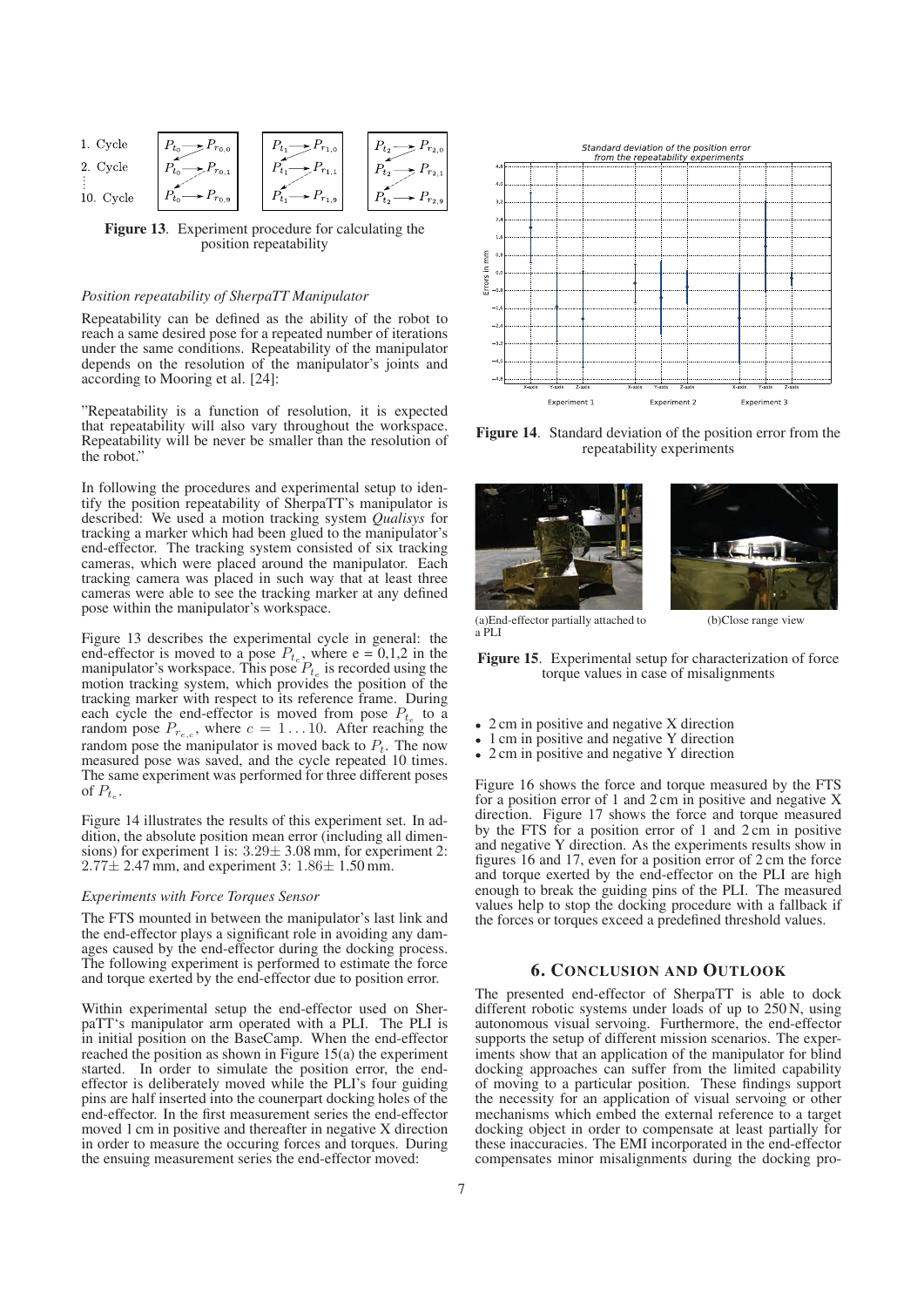

Figure 16. Measured force and torque at the end-effector for a position error in both positive and negative X direction



Figure 17. Measured force and torque at the end-effector for a position error in both positive and negative Y direction

cedure, but a mechanical misalignment system within the end-effector would help to increase the robustness of the docking approach. Using a force torque sensor for impedance or force control can further improve the docking process. These learned lessons will help to develop the end-effector in the H2020 EU-funded project SIROM (Standard Interface for Robotic Manipulation of Payloads in Future Space Missions), which will deployed at the manipulator arm of SherpaTT for experimental verifications for future planetary missions [25]. Furthermore, an extension of functionality by employing thermal transfer into the EMI is necessary for increasing the space application readiness of a general electro-mechanical interface/end-effector. A thermal transfer type will be inserted into the SIROM interface and thus within the prospective end-effector by SIROM.

#### ACKNOWLEDGMENTS

The work presented is part of several projects funded by the German Space Agency (DLR Agentur) with federal funds of the Federal Ministry of Economics and Technology in accordance with the parliamentary resolution of the German Parliament. This includes the projects TransTerrA (grant no. 50RA1301) and FT Utah (50RA1621 and 50RA1622). In addition the authors would like to mention the partners of the SIROM Project: SENER Ingenieria y Sistemas S.A. (Spain), Airbus DS Ltd (UK), Airbus DS GmbH (Germany), Thales Alenia Space S.p.A (Italy), Leonardo S.p.A. (Italy), TELETEL S.A. (Greece), Space Applications Services N.V. (Belgium) and MAG SOAR S.L. (Spain).

SIROM is part of the Space Robotics Technologies (SRC), and has received funding from the European Unions Horizon 2020 research and innovation programme under grant agreement N. 730035.

# **REFERENCES**

- [1] R. U. Sonsalla, F. Cordes, L. Christensen, S. Planthaber, J. Albiez, I. Scholz, and F. Kirchner, "Towards a heterogeneous modular robotic team in a logistic chain for extraterrestrial exploration," in *Proceedings of the 12th International Symposium on Artificial Intelligence, Robotics and Automation in Space - i-SAIRAS 2014*, June 2014.
- [2] T. M. Roehr, F. Cordes, and F. Kirchner, "Reconfigurable integrated multirobot exploration system (rimres): heterogeneous modular reconfigurable robots for space exploration," *Journal of Field Robotics*, vol. 31, no. 1, pp. 3–34, 2014.
- [3] F. Cordes, A. Babu, and F. Kirchner, "Static force distribution and orientation control for a rover with an actively articulated suspension system," in *Proceedings of the 2017 IEEE/RSJ International Conference on Intelligent Robots and Systems (IROS 2017)*, Vancouver, Canada, 2017.
- [4] R. U. Sonsalla, J. B. Akpo, and F. Kirchner, "Coyote iii: Development of a modular and highly mobile micro rover," in *Proc. of the 13th Symp. on Advanced Space Technologies in Robotics and Automation (ASTRA-2015)*, 2015.
- [5] W. Wenzel, F. Cordes, and F. Kirchner, "A robust electro-mechanical interface for cooperating heterogeneous multi-robot teams," in *2015 IEEE/RSJ International Conference on Intelligent Robots and Systems (IROS)*, Sept 2015, pp. 1732–1737.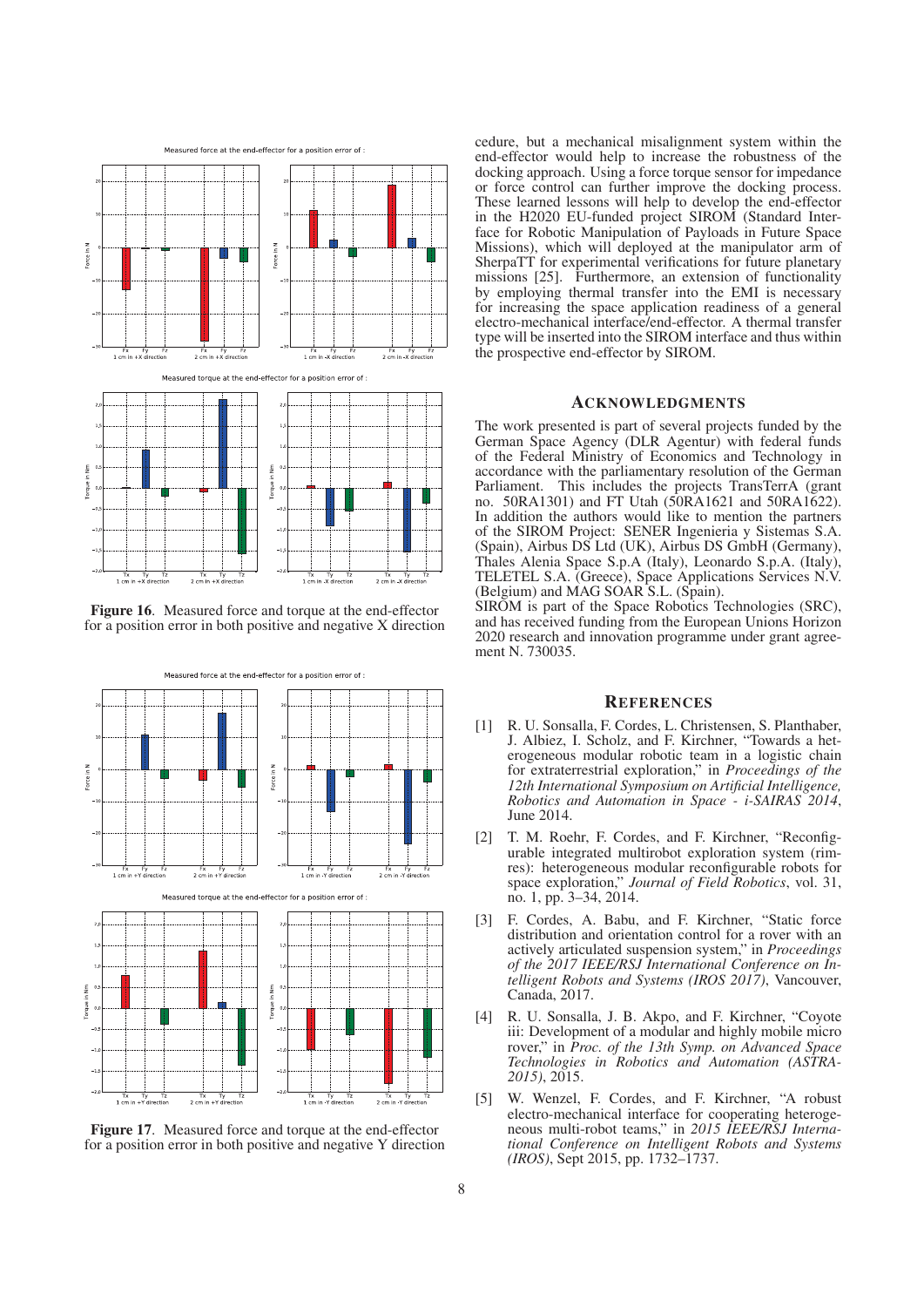- [6] M. Manz, J. Hilljegerdes, A. Dettmann, and F. Kirchner, "Development of a lightweight manipulator arm using heterogeneous materials and manufacturing technologies," in *Proceedings of the International Symposium on Artificial Intelligence, Robotics and Automation in Space (i-SAIRAS 2012)*, pp. 4–6.
- [7] R. Bischoff, J. Kurth, G. Schreiber, R. Koeppe, A. Albu-Schaeffer, A. Beyer, O. Eiberger, S. Haddadin, A. Stemmer, G. Grunwald *et al.*, "The kuka-dlr lightweight robot arm-a new reference platform for robotics research and manufacturing," in *Robotics (ISR), 2010 41st international symposium on and 2010 6th German conference on robotics (ROBOTIK)*. VDE, 2010, pp. 1–8.
- [8] G. J. Monkman, S. Hesse, R. Steinmann, and H. Schunk, *Robot grippers*. John Wiley & Sons, 2007.
- [9] K. Telegenov, Y. Tlegenov, and A. Shintemirov, "An underactuated adaptive 3d printed robotic gripper," in *2014 10th France-Japan/ 8th Europe-Asia Congress on Mecatronics (MECATRONICS2014- Tokyo)*, Nov 2014, pp. 110–115.
- [10] G. Hirzinger, B. Brunner, R. Lampariello, K. Landzettel, J. Schott, and B.-M. Steinmetz, "Advances in orbital robotics," in *Robotics and Automation, 2000. Proceedings. ICRA'00. IEEE International Conference on*, vol. 1. IEEE, 2000, pp. 898–907.
- [11] D. King, "Space servicing: past, present and future," in *Proceedings of the 6th International Symposium on Artificial Intelligence and Robotics & Automation in Space: i-SAIRAS*, 2001, pp. 18–22.
- [12] C. J. Hwang, "Design of a robotic end-effector to emulate the orbit replaceable unit/tool change-out mechanism (otcm) for space station robotic system," 2013.
- [13] E. Quittner, R. Vandersluis, J. Rakhsha, and I. Farmer, "System and concept design of the ssrms latching end effector," in *Proceedings of the 3rd European Space Mechanism & Tripology Symposium*, 1987, pp. 93–103.
- [14] B. Walker and R. Vandersluis, "Design, testing and evaluation of latching end effector," 1995.
- [15] F. Han, K. Sun, Y. Liu, and H. Liu, "Design, testing and evaluation of an end-effector for self-relocation, *Robotica*, vol. 34, no. 12, pp. 2689–2728, 2016.
- [16] E. Martin, A. L. Desbiens, T. Laliberte, and C. Gosselin, "Sarah hand used for space operation on stvf robot," *Intelligent manipulation and grasping, Genova*, pp. 279– 284, 2004.
- [17] E. T. Baumgartner, R. G. Bonitz, J. P. Melko, L. R. Shiraishi, and P. C. Leger, "The mars exploration rover instrument positioning system," in *2005 IEEE Aerospace Conference*, March 2005, pp. 1–19.
- [18] Y. Terada and S. Murata, "Automatic modular assembly system and its distributed control," *The International Journal of Robotics Research*, vol. 27, no. 3-4, pp. 445– 462, 2008.
- [19] S. Scherzinger, D. Vetter, J. Mangler, S. Rühl, A. Roennau, and R. Dillmann, "Vision-based localization of mat, and TV Emmann, the controller on-orbit manipulation," in *Proceedings of the 12th International Symposium on Artificial Intelligence, Robotics and Automation in Space - i-SAIRAS 2014*, 2016.
- [20] M. Zenzes, P. Kampmann, M. Schilling, and T. Stark, "Ndlcom: Simple protocol for heterogeneous embedded

communication networks," in *Proceedings of the Embedded World Exhibition and Conference*, Feb 2016.

- [21] W. Wenzel, F. Cordes, A. Dettmann, and Z. Wang, "Evaluation of a dust-resistant docking mechanism for surface exploration robots," in *Proc. of the 15th Int. Conf. On Advanced Robotics 2011 (ICAR-11),Talinn, Estonia*. o.A., 6 2011, pp. 495–500.
- [22] J. Machowinski, A. Boeckmann, S. Arnold, C. Hertzberg, and S. Planthaber, "Climbing steep inclines with a six-legged robot using locomotion planning," in *International Conference on Robotics and Automation. International Conference on Robotics and Automation, May 29, Singapore, Singapore*. IEEE, 5 2017.
- [23] DIN, "9283 din en iso 9283: Industrieroboter," *Leistungskenngroessen und zugehoerige Pruefmethoden. Berlin: Beuth*, 1999.
- [24] B. Mooring, M. Driels, and Z. Roth, *Fundamentals of Manipulator Calibration*. New York, NY, USA: John Wiley & Sons, Inc., 1991.
- [25] M. Jankovic, W. Brinkmann, S. Bartsch, R. Palazzetti, and X. Yan, "Concepts of active payload modules and end-effectors suitable for standard interface for robotic manipulation of payloads in future space missions (sirom) interface," in *2018 IEEE Aerospace Conference*. IEEE Comput. Soc. Press, March 2018, pp. 1–16.

# **BIOGRAPHY**



*Wiebke Brinkmann studied Aeronautical and Astronautical Technologies at the University of Applied Sciences Aachen (Germany) and received her diploma in 2003. Before her change to the German Research Center for Artificial Intelligence Robotics Innovation Center (DFKI RIC) in 2010, she worked as a project engineer at the Center of Applied Space Technology and Micro-*

*gravity (ZARM) in Bremen, Germany. She is member of the team System Design and works in the Space Robotics department.*



*Thomas M. Roehr holds a Master of Computer Science from Victoria University of Wellington, New Zealand, which he received in 2009. He started as researcher at the German Research Center for Artificial Intelligence – Robotics Innovation Center (DFKI RIC) in 2008 in the area of space robotics. With main contributions to the projects RIMRES and TransTerrA his research focuses on*

*autonomous operation of reconfigurable multirobot systems.*